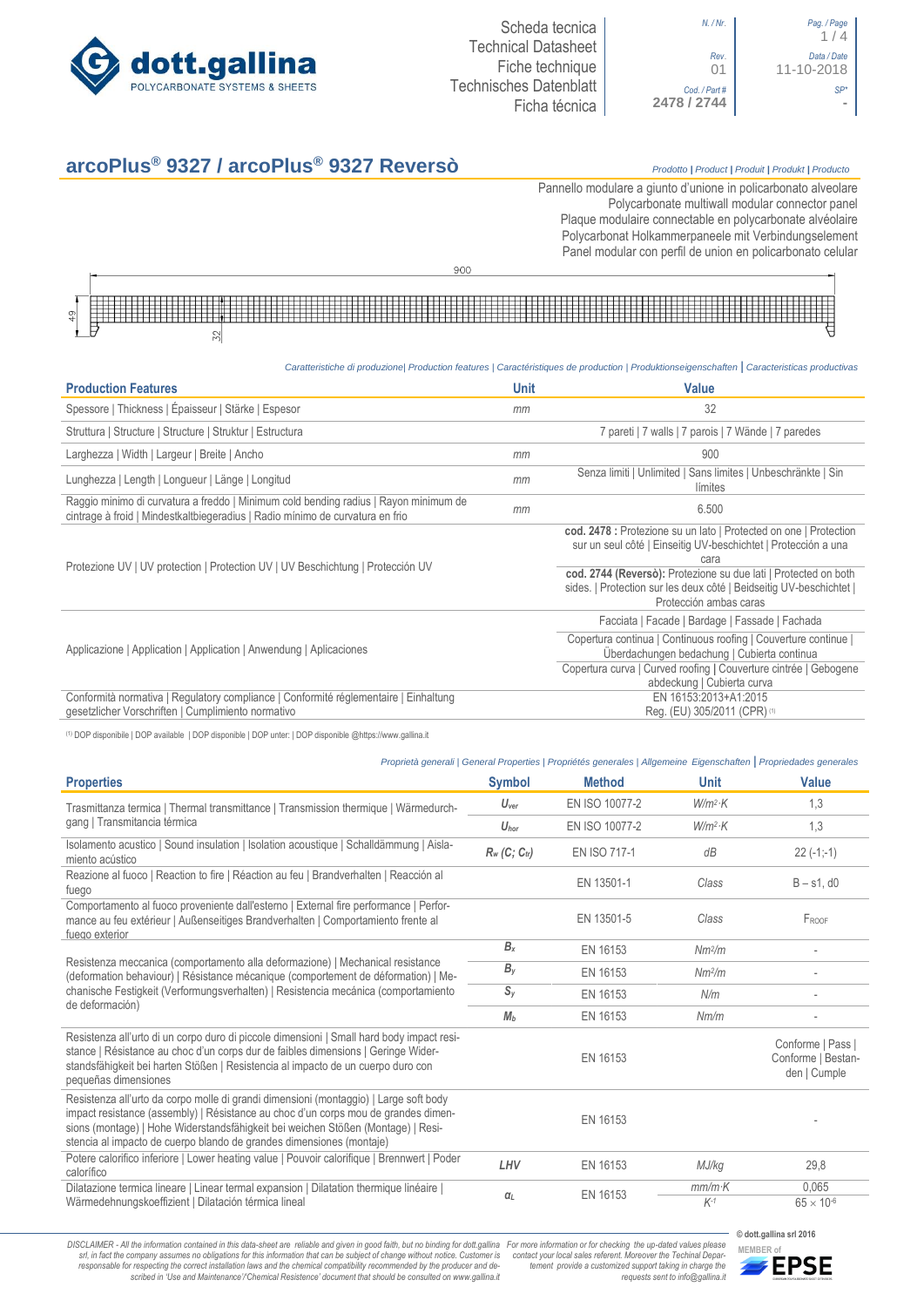

## *Proprietà generali | General Properties | Propriétés generales | Allgemeine Eigenschaften* **|** *Propriedades generales*

| <b>Properties</b>                                                                                                                                           | <b>Symbol</b>              | <b>Method</b>      | Unit                    | Value                               |
|-------------------------------------------------------------------------------------------------------------------------------------------------------------|----------------------------|--------------------|-------------------------|-------------------------------------|
| Permeabilità al vapore acqueo   Water vapour permeability   Permeabilité à la vapeur<br>d'eau   Wasserdampfdurchlässigkeit   Permeabilidad al vapor de agua |                            | EN 16153           | $ma/m \cdot h \cdot Pa$ | $3.8 \times 10^{-5}$                |
| Temperatura di rammollimento Vicat   Vicat softening point   Point de ramollissement<br>Vicat   Vicat-Erweichungstemperatur   Punto de reblandamiento Vicat |                            | ISO 306 (B 50)     | °C                      | 146 - 151                           |
| Temperatura di impiego   Operating temperature   Température d'exploitation   Gebrau-<br>chstemperatur   Temperatura de uso                                 |                            |                    | °C                      | $-40/+120$                          |
|                                                                                                                                                             | $\Delta \tau_v/\Delta Y I$ | EN 16153           | Class                   | $\Delta A^{(3)}$ : $\Delta D^{(4)}$ |
| Durabilità   Durability   Durabilité   Haltbarkeit   Durabilidad (2)                                                                                        | ΔΕ                         | EN 14963 / EN 1873 | Class                   | Cu 1                                |
|                                                                                                                                                             | Δσ                         | EN 14963 / EN 1873 | Class                   | Ku 1                                |

(2) Garanzia 10 anni | 10 years warranty | Garantie 10 ans | 10 Jahre Garantie | Garantía 10 años

(3) Cristallo | Clear | Cristal | Farblos | Cristal (4) Altri colori | Other colours | Autres couleurs | Andere Farben | Otros colores

*Trattamenti speciali | Special treatments | Traitements speciaux | Spezielle Behandlungen | Tratamientos especiales*

| CALEIDO                           |
|-----------------------------------|
| UV-TECH (5)                       |
| UV-MATT                           |
| AR                                |
| <b>REFLECTO</b>                   |
| AR ABSOLUTE                       |
| IR                                |
| <b>BICOLOR</b>                    |
| AG (Anti-scratch / Anti-graffiti) |
|                                   |

(5) Garanzia 15 anni | 15 years warranty | Garantie 15 ans | 15 Jahre Garantie | Garantía 15 años

|                                                 | Proprietà ottiche   Optical properties   Propriétés optiques   Optische Eigenschaften   Propiedades ópticas |                   |          |        |
|-------------------------------------------------|-------------------------------------------------------------------------------------------------------------|-------------------|----------|--------|
| <b>Colour</b>                                   |                                                                                                             |                   |          |        |
|                                                 |                                                                                                             |                   | $P_0$    |        |
|                                                 | EN 14500 / EN 410                                                                                           | EN 14500 / EN 410 | EN 16153 | EN 410 |
| Cristallo   Clear   Cristal   Farblos   Cristal |                                                                                                             |                   | 60       | 0.69   |
| Opale   Opal   Opale   Opal   Opal              |                                                                                                             |                   |          | 0.60   |

*τ<sup>v</sup>* = Trasmissione luminosa | Light Transmission | Transmission lumineuse | Lichtdurchlässigkeit | Transmisión luminosa

r∝ = Trasmissione solare diretta | Direct solar energy transmittance |Transmission solaire directe | Direktsolartransmission |Transmisión solar directa<br>g = Trasmissione solare totale (Fattore solare) | Total solar energy

## *Resistenza al carico | Load resistance | Résistence à la charge | Belastungswerte | Resistencia a la carga (7)*

(⊓ I valori di resistenza al carico variano in funzione dei profili di giunzione utilizzati | The load resistance values depend on the joining profiles used | Les valeurs de résistance à la charge varient en fonction des



DISCLAIMER - All the information contained in this data-sheet are reliable and given in good faith, but no binding for dott.gallina For more information or for checking the up-dated values please<br>-srl, in fact the company -responsable for respecting the correct installation laws and the chemical compatibility recommended by the producer and de-<br>scribed in 'Use and Maintenance'/'Chemical Resistence' document that should be consulted on www.g *tement provide a customized support taking in charge the requests sent to info@gallina.it*

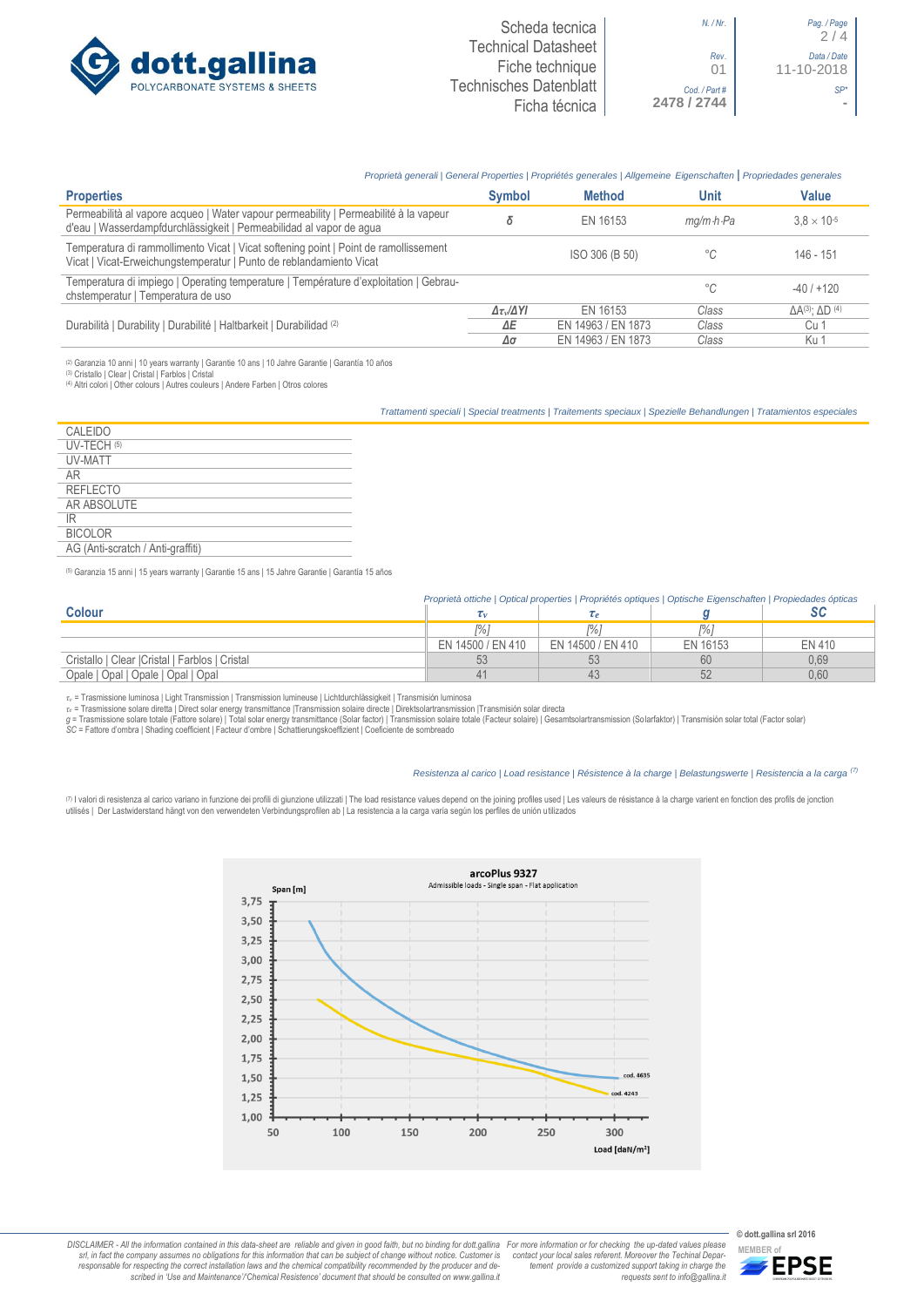



*N. / Nr*. *Pag. / Page* 3 / 4 *Rev*. *Data / Date* 01 11-10-2018 *Cod. / Part # SP\**









For more information or for checking the up-dated values please<br>contact your local sales referent. Moreover the Technial Depar-<br>tement provide a customized support taking in charge the<br>requests sent to info@gallina.it

DISCLAIMER - All the information contained in this data-sheet are reliable and given in good faith, but no binding for dott.gallina<br>srl, in fact the company assumes no obligations for this information that can be subject o